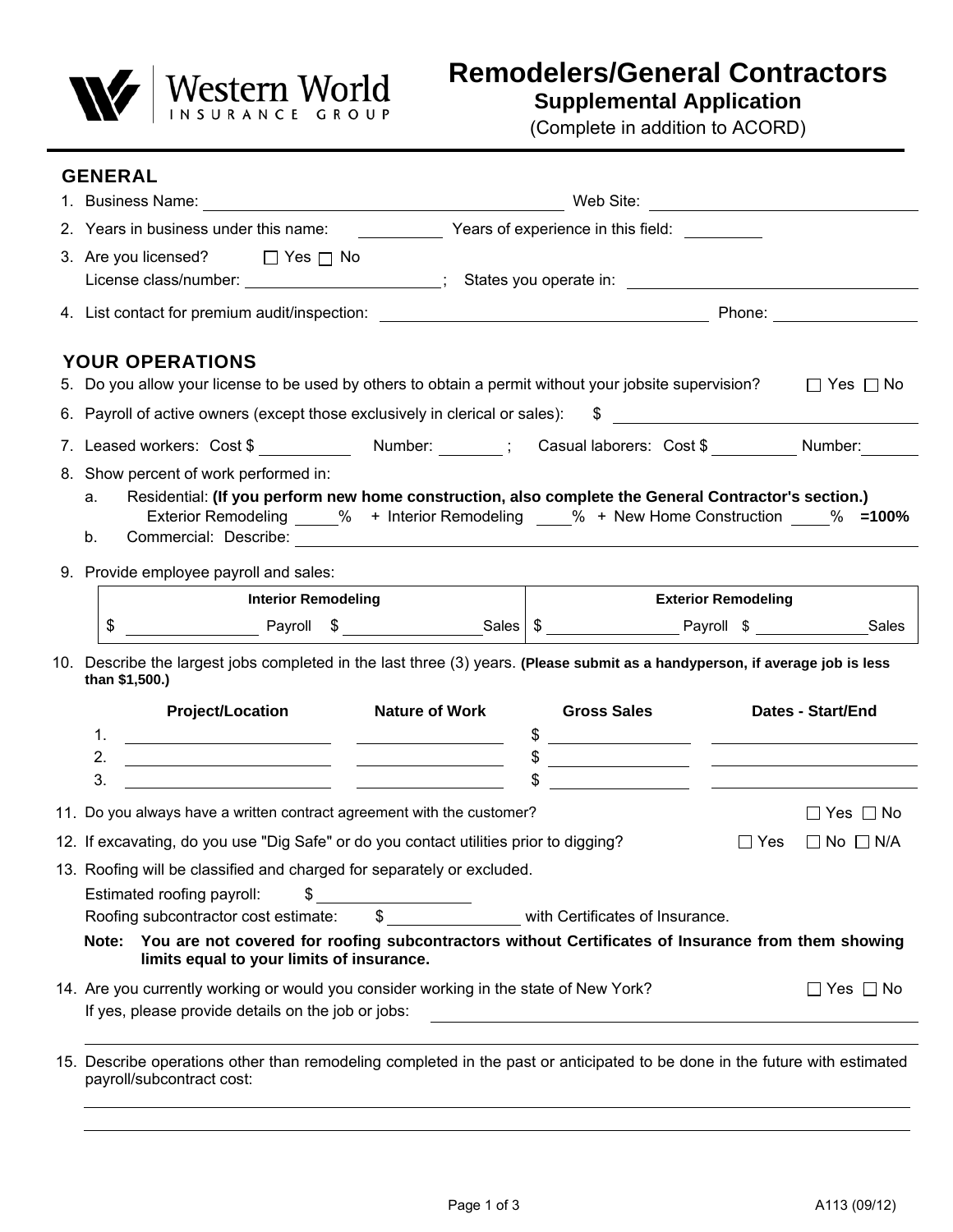### 16. Have you ever done any of the following?

|                         | Yes | <b>No</b> |                              | Yes | No |
|-------------------------|-----|-----------|------------------------------|-----|----|
| Architecture/Design     |     |           | Asbestos removal             |     |    |
| Blasting                |     |           | Use of cranes/hoists         |     |    |
| Dams/Reservoirs         |     |           | Fireproofing                 |     |    |
| Fire/Water restoration  |     |           | Work over three (3) stories  |     |    |
| Lead abatement          |     |           | Mold remediation             |     |    |
| Radon mitigation        |     |           | Re-roofing                   |     |    |
| Sewer                   |     |           | Sprinklers/Fire prevention   |     |    |
| Synthetic stucco (EFIS) |     |           | New residential construction |     |    |
| If yes, describe:       |     |           |                              |     |    |

17. Do you bid on roofing projects?  $\Box$  Yes  $\Box$  No

# **SUBCONTRACTED OPERATIONS**

18. Do you require policies/certificates of Workers Compensation coverage from subcontractors?  $\square$  Yes  $\square$  No

19. Do all subcontractors provide Certificates of Insurance?  $\square$  Yes  $\square$  Yes  $\square$  No

| Note: Except for roofing subcontractors, we provide coverage to you for subcontractor operations even if |
|----------------------------------------------------------------------------------------------------------|
| uninsured, but separate charges apply.                                                                   |

|  | 20. a. Limits required of your subcontractors: \$                                                                                    | Occurrence | Aggregate            |
|--|--------------------------------------------------------------------------------------------------------------------------------------|------------|----------------------|
|  | b. Are you an additional insured on all certificates received from subcontractors?                                                   |            | $\Box$ Yes $\Box$ No |
|  | c. Are you "held harmless" on all certificates received from subcontractors?                                                         |            | $\Box$ Yes $\Box$ No |
|  | d. How long are certificates kept?                                                                                                   |            |                      |
|  | Note: These show to our premium auditor that your subcontractors are insured and help our Claims<br>Department better represent you. |            |                      |

| 21. a. Estimated subcontract cost from those providing Certificates of Insurance: |  |
|-----------------------------------------------------------------------------------|--|
| b. Estimated subcontract cost from those not providing Certificates of Insurance: |  |

c. Please list the trades of those not providing Certificates of Insurance:

# **GENERAL CONTRACTORS – Only Applicable If New Home Construction May Be Done**

| 22. Coverage for new home construction requires a non-remodeling classification on the policy: |  |
|------------------------------------------------------------------------------------------------|--|
|                                                                                                |  |

Are you the:  $\Box$  Executive Supervisor (91580)  $\Box$  Carpenter (91340); or  $\Box$  Other:

| 23. Describe a job in progress which we may inspect including: Project/Location, Nature of Work, Receipts, and Start/End |  |  |
|--------------------------------------------------------------------------------------------------------------------------|--|--|
| Dates:                                                                                                                   |  |  |

24. Have you worked or are you planning to work in any of the following states?  $\Box$  Yes  $\Box$  No (AK, AZ, CA, CO, HI, MN, NV, NM, OR, SC, UT, WA) If yes, indicate which and provide information on each job:

|                             | 25. Are American Institute of Architects Standard Contracts used? |  |  |
|-----------------------------|-------------------------------------------------------------------|--|--|
| $\mathbf{r}$ , $\mathbf{r}$ |                                                                   |  |  |

If no, explain:

 $\Box$  Yes  $\Box$  No